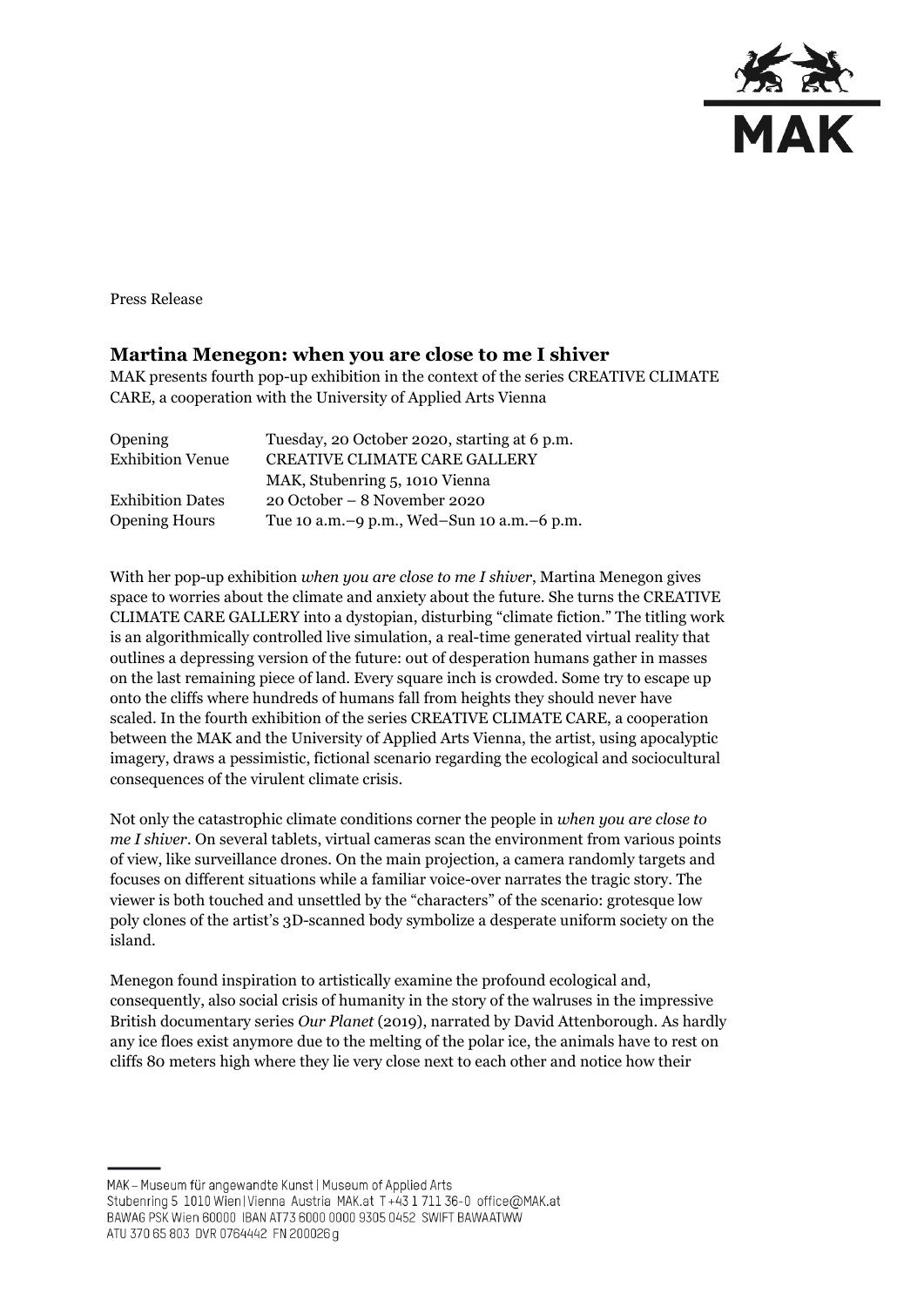

friends move under them. When attempting to return to the water, they slide off the cliff. The crew filmed hundreds of walruses falling to their deaths.

By choosing digitally animated avatars as protagonists for *when you are close to me I shiver*, the artist purposefully includes virtual reality in the discussion of "living habitat." With the creatures generated based on her own image, Menegon proprioceptively delves into the fragility of physical existence, into the possibilities of virtual physicality, and the self-perception and identity linked to it. Online platforms almost daily confront us with our immaterial selves and new identities beyond physical limitations. The seemingly surreal scenes in *when you are close to me I shiver* can also be seen as a reflection of the current culture of distancing and a reminder of the limited capacity of our living habitat.

Martina Menegon completed her graduate degree in "Media Art: Transmedia Art" headed by Prof. Brigitte Kowanz in 2015. The artist works with Interactive and Mixed Reality Art, exploring the contemporary self and its synthetic corporeality. Her works experiment with uncanny and grotesque virtual bodies and create disturbing and unsettling experiences which can be perceived physically despite being virtual in nature. She teaches at the Transmedia Art department of the University of Applied Arts Vienna and at the IUAV University of Venice (MA Digital Exhibit, BA Multimedia Arts).

With the exhibition cooperation CREATIVE CLIMATE CARE, the MAK and the University of Applied Arts Vienna are giving five graduates of the University of Applied Arts selected by a jury the opportunity of each exhibiting in the CREATIVE CLIMATE CARE GALLERY for three weeks. The series addresses the contribution of design, architecture, and art towards the development of a new mindset for active climate.

CREATIVE CLIMATE CARE has, so far, presented works by Florian Semlitsch, Sophie Gogl, and Chien-hua Huang. Martina Menegon will be followed by the final contribution by Antonia Rippel-Stefanska.

Press photos are available for download at MAK.at/en/press